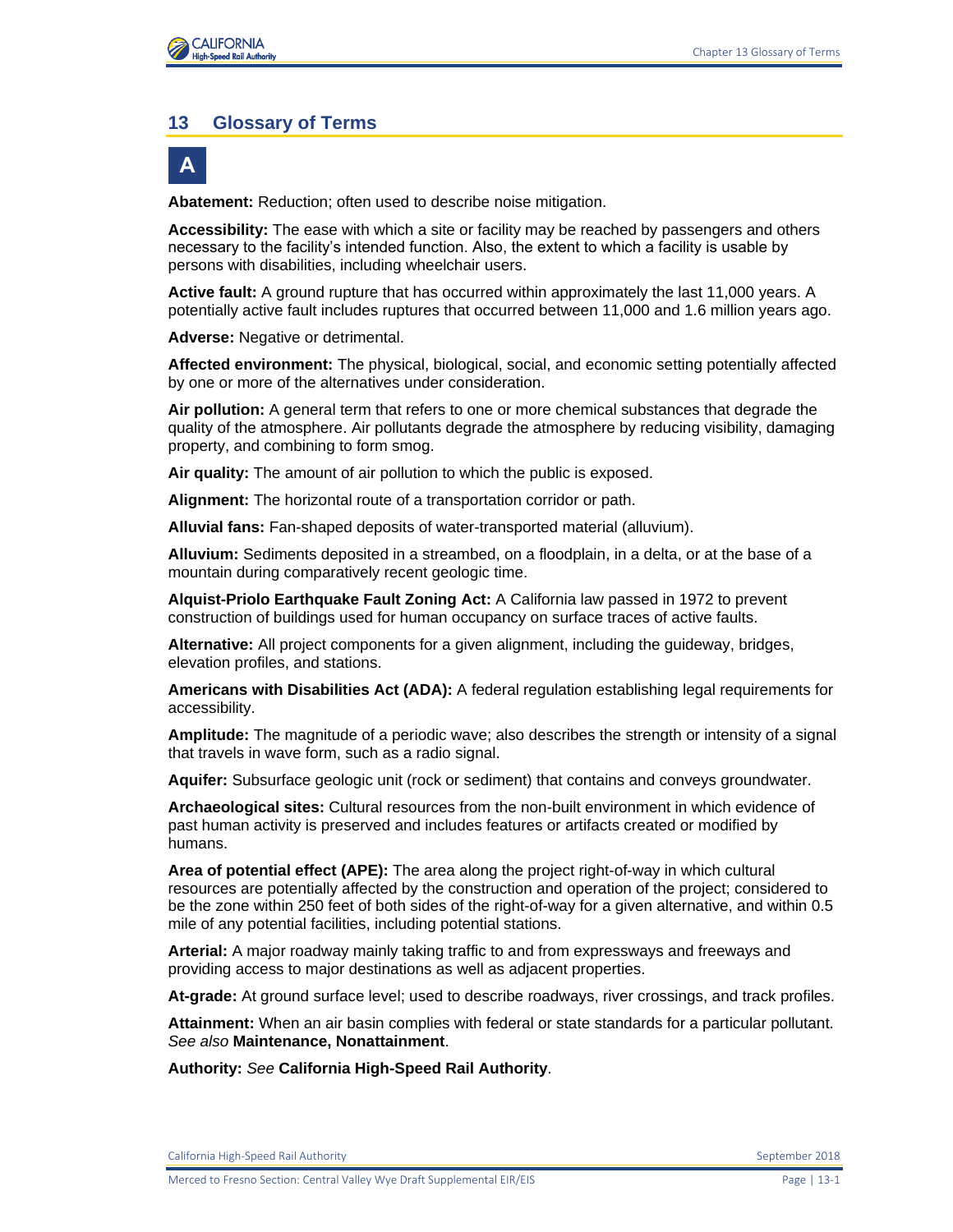**A-weighted sound level:** A measure of sound intensity that is weighted to approximate the response of the human ear so that it describes the way sound will affect people near a noise source.



**Ballasted track:** Railway tracks installed on a specific type of crushed rock that is graded to support heavily loaded rolling stock.

**Barrier:** A device intended to contain or redirect an errant vehicle by providing a physical limitation through which a vehicle would not typically pass.

**Baseline:** Foundation or basis to use for comparison purposes.

**Best management practices (BMP**): Methods designed to minimize adverse effects on the environment. Examples of BMPs include practices for erosion and sedimentation controls, watering for dust control, silt fences, rice straw bales, and sediment basins.

**Biological resources:** Plant and wildlife species, terrestrial and aquatic habitats (including jurisdictional waters), and habitats of concern (including sensitive plant communities, critical habitat, core recovery areas, mitigation banks, and wildlife movement corridors).

**British thermal unit (Btu)**: The amount of heat required to raise 1 pound of water 1° Fahrenheit at 1 atmosphere of pressure.



**California Endangered Species Act (CESA):** A law that mandates that state agencies do not approve a project that would jeopardize the continued existence of endangered species if reasonable and prudent alternatives are available that would avoid a jeopardy finding.

**California Environmental Quality Act (CEQA):** Legislation enacted in 1970 to protect the quality of the environment for the people of California by requiring public agencies and decisionmakers to document and consider the environmental consequences of their actions. CEQA is the California state equivalent of NEPA.

**California High-Speed Rail Authority (Authority):** The state governing board that has responsibility for planning, designing, constructing, and operating the California HSR System. The Authority's mandate is to develop the HSR system in coordination with the state's existing transportation network, which includes intercity rail and bus lines, regional commuter rail lines, urban rail and bus transit lines, highways, and airports.

**California High-Speed Rail (HSR) System:** The system that includes the HSR tracks, structures, stations, traction-powered substations, maintenance facilities, and high-speed trains able to travel 220 mph.

**Capital cost:** The total cost of acquiring an asset or constructing a project.

**Carbon dioxide (CO2)**: A colorless, odorless gas that occurs naturally in the atmosphere; fossil fuel combustion emits significant quantities of CO2.

**Carbon monoxide (CO):** A colorless, odorless gas generated in the urban environment primarily by the incomplete combustion of fossil fuels in motor vehicles.

**Clean Air Act (CAA):** The law that defines U.S. Environmental Protection Agency responsibilities for protecting and improving the nation's air quality and the stratospheric ozone layer. The CAA protects the public from exposure to airborne contaminants that are known to be hazardous to human health.

**Clean Water Act (CWA):** The primary federal law protecting the quality of the nation's surface waters, including wetlands. The CWA regulates discharges and spills of pollutants, including hazardous materials, to surface water and groundwater.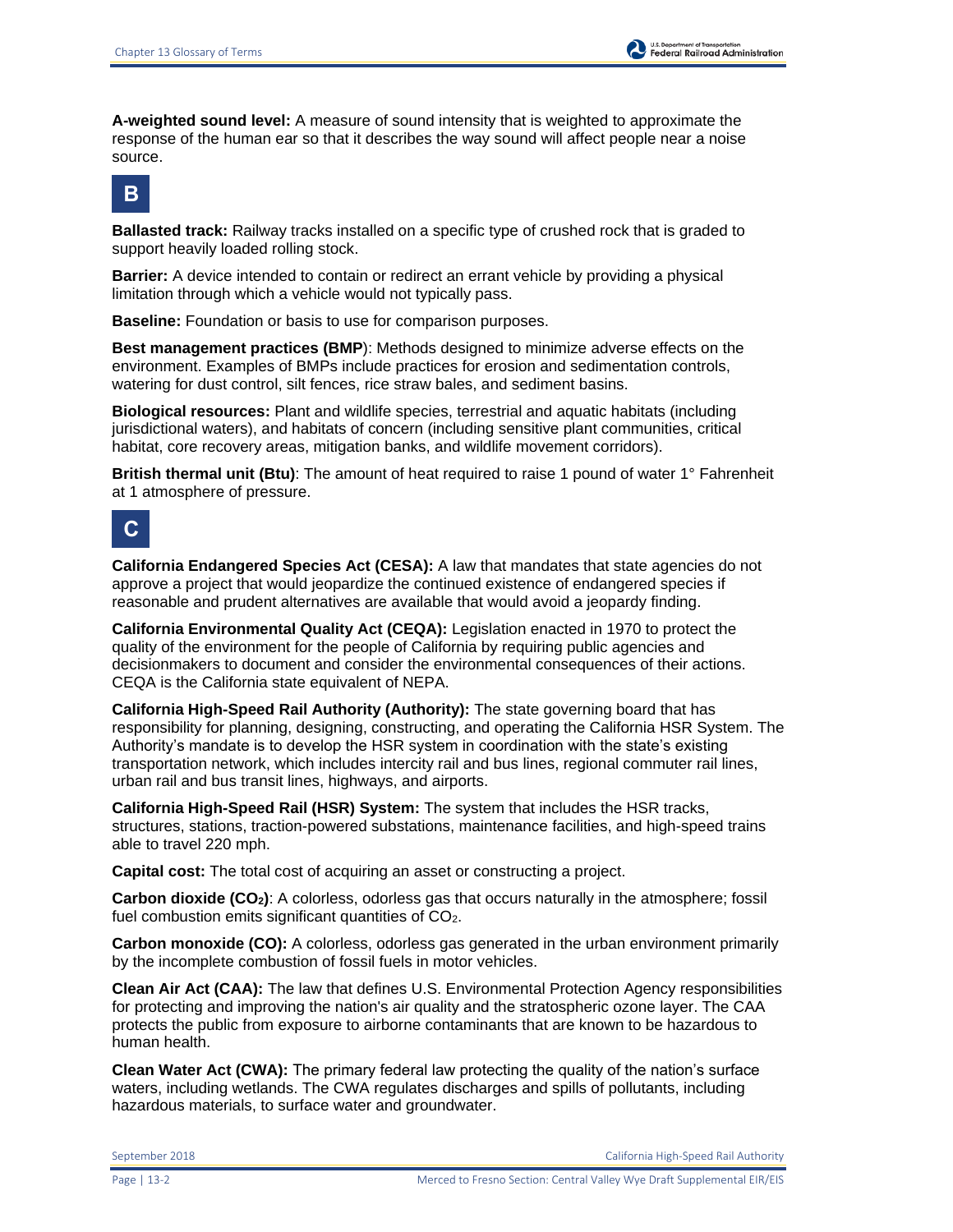

**CO2e**: Carbon dioxide equivalent: A quantity that describes, for a given mixture and amount of greenhouse gas, the amount of  $CO<sub>2</sub>$  that would have the same global warming potential when measured over a specified timescale.

**Cofferdam:** Watertight enclosure from which water is pumped to expose the bottom of a body of water and allow construction.

**Collector:** A roadway that collects and distributes traffic to and from arterials and provides access primarily to and from adjacent properties.

**Communities:** Groups of people living in the same city, town, or neighborhood who exhibit behavior patterns expressed through daily social interactions, the use of local facilities, participation in local organizations, and involvement in activities that satisfy the population's economic and social needs.

**Community cohesion:** The degree to which residents have a sense of belonging to their neighborhood; a level of commitment to their community; or an association with neighbors, groups, and institutions, usually as a result of continued association over time.

**Connectivity:** The degree of "connectedness" of a transportation system, such as a transit network, and the ease with which passengers can move from one point to another within the network or points outside the network.

**Conservation easement:** An easement that transfers property development rights to an entity, such as a local jurisdiction or an agricultural protection organization. The land remains in private ownership and may be farmed, but may not be developed for urban uses.

**Construction period impacts:** Temporary (short- and long-term) impacts associated with the construction of the Central Valley Wye alternatives. The construction period includes testing of the HSR system prior to passenger service.

**Cooperating Agency:** Any agency invited by the lead federal agency that has agreed to participate in the National Environmental Policy Act (NEPA) process and that has legal jurisdiction over, or technical expertise regarding, environmental impacts associated with a proposed action.

**Corridor:** A geographic belt or band that follows the general route of a transportation facility (e.g., highway or railroad).

**Corrosive soils:** Soils that have electrochemical or chemical properties that corrode or weaken concrete or uncoated steel. Factors for corrosivity to concrete are sulfate and sodium content, texture, moisture content, and soil acidity. Factors for corrosivity to uncoated steel are moisture content, particle-size distribution, soil acidity, and electrical conductivity of the soil.

**Criteria pollutants:** Pollutants for which federal and state air quality standards have been established: carbon monoxide (CO), sulfur oxides  $(SO_x)$ , nitrogen oxides  $(NO_x)$ , ozone  $(O_3)$ , particulate matter with a diameter of 10 microns or less  $(PM_{10})$ , particulate matter with a diameter of 2.5 microns or less (PM2.5), and lead (Pb).

**Critical Habitat:** Designated areas that provide suitable habitat for federally listed threatened or endangered species, and in which are the geographical locations and physical features essential to the conservation and recovery of a particular species.

**Cultural resources:** Resources related to the tangible and intangible aspects of cultural systems, living and dead, that are valued by a given culture or contain information about the culture. Cultural resources include sites, structures, buildings, districts, and objects associated with or representative of people, cultures, and human activities and events.

**Cumulative impact:** (1) CEQA—the result of two or more individual impacts that, when considered together, are considerable or that compound or increase other environmental impacts; (2) NEPA—an impact on the environment that results from the incremental impact of the action when added to other past, present, and reasonably foreseeable future actions.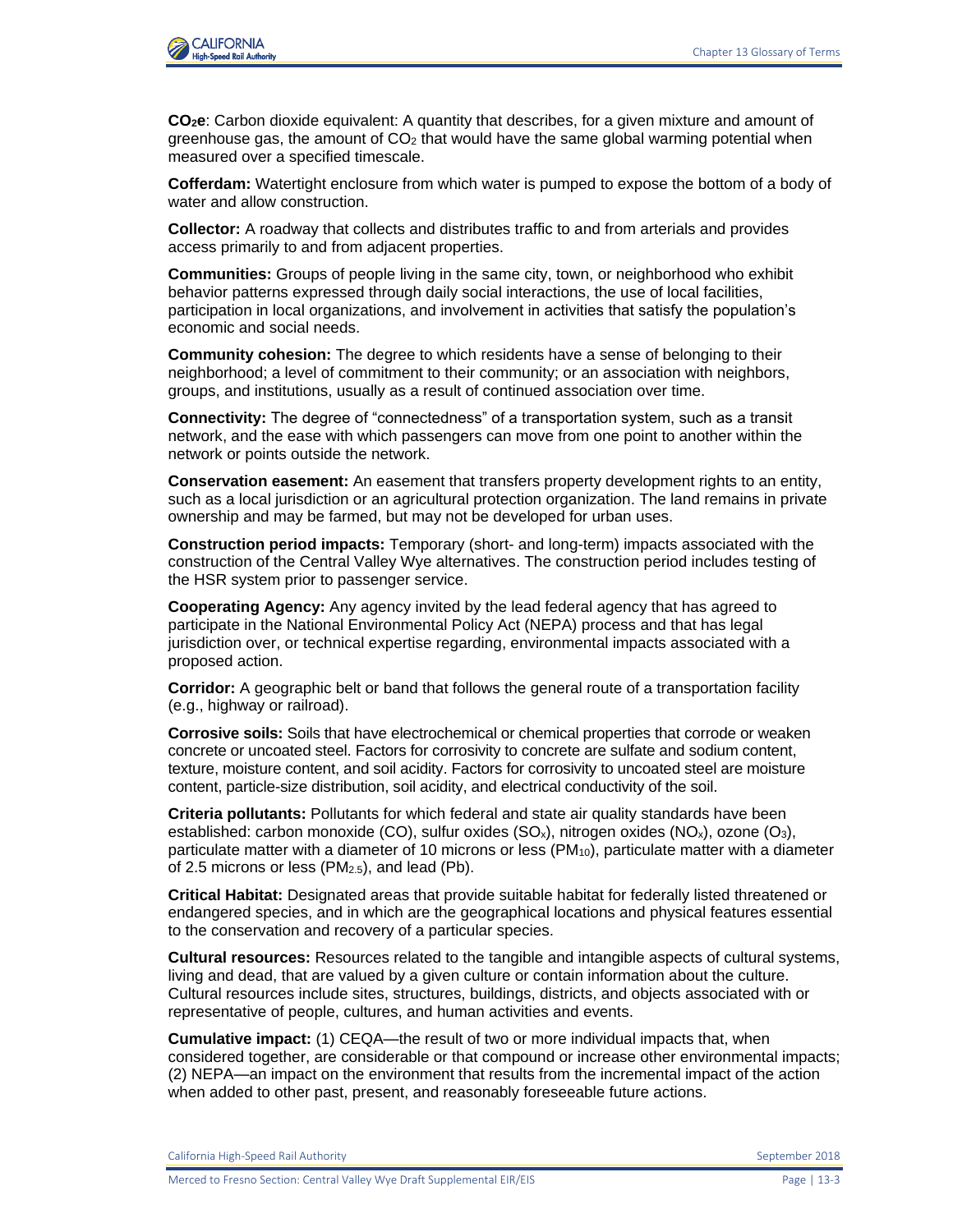

**Cut and fill:** Construction technique involving excavation or grading followed by placement and compaction of fill material.

**Cut slope:** A slope that is shaped by excavation or grading.



**Decibel (dB):** A logarithmic measurement of noise intensity.

**Dedicated track:** Portion of the HSR alignment where high-speed trains operate on guideways exclusive of other passenger and freight trains.

**Design criteria:** To determine each alternative's ability to meet the HSR project purpose and need, alternatives are evaluated against HSR system performance criteria that are used to compare design differences and qualities in alignment and station locations.

**Design options:** Design features used during the early stages of the alternatives screening process to refer to preliminary alternative alignments.

**Detention pond:** A pond designed to temporarily store and slowly release the runoff that it receives.

**Dewatering:** The process of removing water from an area or from material, such as fill material.

**Displacement:** The movement of people out of their residences, businesses, non-profit organizations, or farms as a result of acquisition of private property for a transportation project.

**Disturbance:** A discrete natural or human-induced event that causes a change in the condition of an ecological system.



**Easement:** An interest in land owned by another individual or organization that entitles its holder to a specific limited use.

**Economic impacts:** Changes in employment, business productivity (including agricultural productivity) and public funding. Public funding can be affected by displacements and relocations of residences and businesses which in turn can alter school district funding, and property and sales tax revenues.

**Ecosystem:** An interconnected network of living organisms, including people, and their local physical environment; often considered as an ecological unit.

**Effect:** A change in the condition or function of an environmental resource or environmental value as a result of human activity.

**Electromagnetic field (EMF):** The force field that extends outward from a moving electrical current, consisting of both a magnetic field and an electric field.

**Electromagnetic interference (EMI):** An electrical emission or disturbance that degrades performance or results in malfunctions of electrical or electronic equipment, devices, or systems.

**Emergency services:** Emergency response by fire, law enforcement, and emergency services to fire, seismic events, or other emergency situations.

**Emergent vegetation:** Vegetation rooted in periodically or continuously inundated substrate but with a portion of the plant extending above the water.

**Eminent domain:** A jurisdiction's or agency's legal right to take private property for public use in exchange for fair compensation.

**Emission and Dispersion Modeling System (EDMS):** Modeling system used by the Federal Aviation Administration to estimate airplane emissions generated from a specified number of landing and take-off cycles.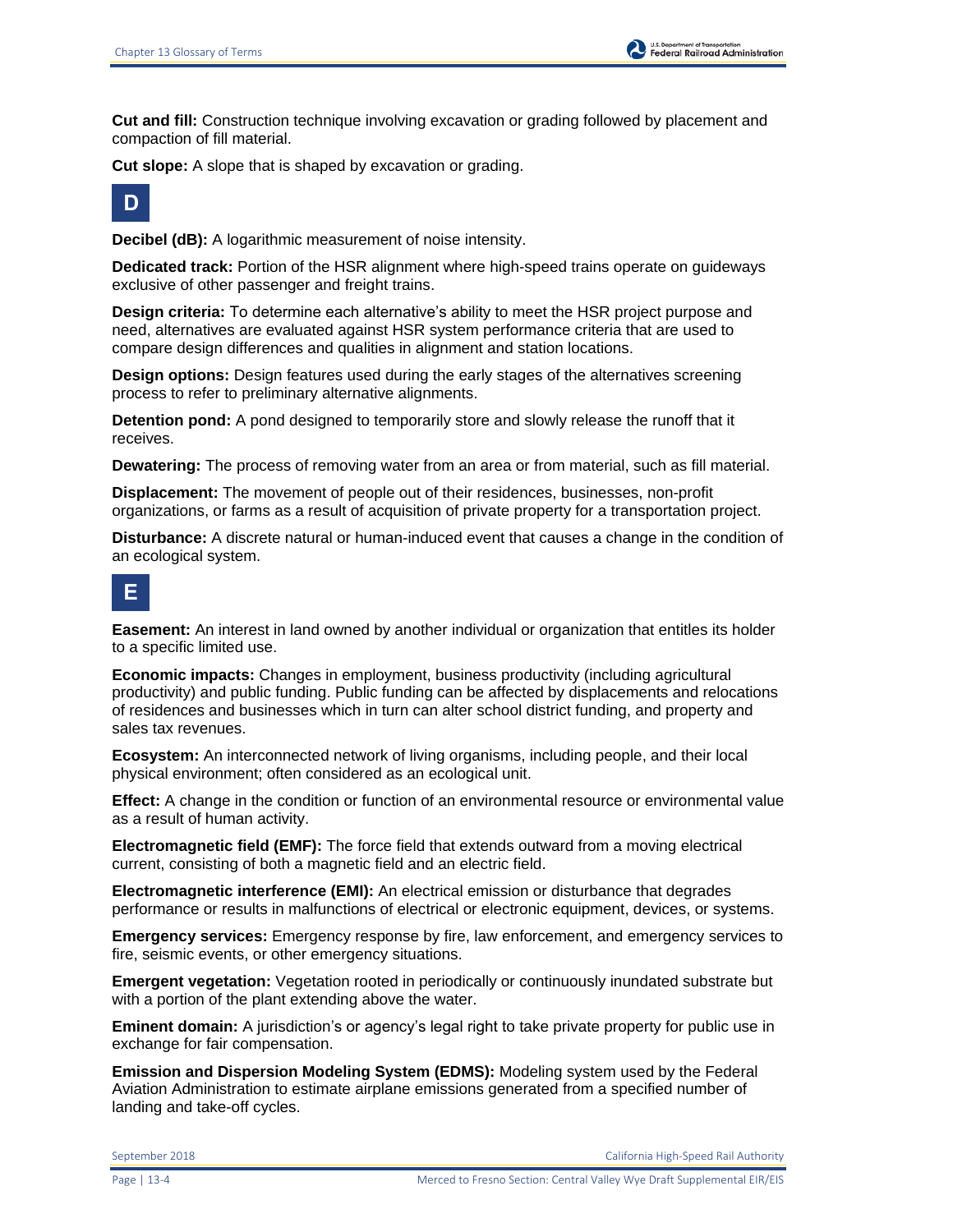

**Endangered species:** Any species listed under the federal Endangered Species Act or California Endangered Species Act as being in danger of or threatened with extinction throughout all or most of its range.

**Endangered Species Act (ESA):** The federal ESA and subsequent amendments (Sections 7, 9, and 10) provide guidance for conserving federally listed species and the ecosystems upon which they depend.

**Energy:** Energy is commonly measured in terms of Btus. A Btu is defined as the amount of heat required to raise the temperature of 1 pound of water by 1 degree Fahrenheit.

**Enplanement:** The act of boarding an airplane.

**Environmental Impact Report (EIR):** Documentation of the detailed analysis of a project's potential significant effects, mitigation measures, and reasonable alternatives to avoid significant effects. The EIR is prepared as part of the CEQA environmental review process.

**Environmental Impact Statement (EIS):** Documentation of the detailed analysis of a project's potential effects, mitigation measures, and reasonable alternatives to avoid or minimize impacts. The EIS is prepared as part of the NEPA environmental review process.

**Environmental justice:** Identifying and addressing the potential for disproportionately high and adverse effects of programs, policies, and activities on minority and low-income populations.

**Erodible soils:** Soils that are susceptible to wind erosion, water erosion, or both.

**Erosion:** Process by which earth materials are worn down by the action of flowing water, ice, or wind.

**Essential fish habitat:** The waters and substrate necessary to fish for spawning, breeding, feeding, or growth to maturity.

**Ethnicity:** A group or category of people with shared cultural traits such as ancestral origin, language, customs, or social attitudes.

**Expansive soils:** Clay soils that are susceptible to expansion and contraction swell with an increase in water content and shrink with a decrease. Expansive soils provide an unstable subgrade support for foundations or other structures, and exert uplift or lateral pressures on foundations or walls in contact with them.

**Expressway:** A major roadway with a mix of controlled and uncontrolled access, linking freeways with arterials and providing access to major destinations.

#### **F**

**Farmland Mapping and Monitoring Program (FMMP):** An automated map and database system administered by the California Department of Conservation that characterizes and records changes in agricultural land use.

**Farmland of Local Importance:** An FMMP category describing farmlands important to the local agricultural community, as determined by each county board of supervisors and local advisory committee.

**Farmland of Statewide Importance:** An FMMP category describing farmlands that are similar to Prime Farmland but less valuable because they have steeper slopes, less ability to retain moisture in the soil, or other characteristics that limit their use. To qualify as Farmland of Statewide Importance, a property must have been used for production of irrigated crops at some time during the previous 4 years.

**Fault:** A fracture or discontinuity in a volume of rock, across which there has been significant displacement as a result of rock mass movement.

**Feasible:** Capable of being implemented.

California High-Speed Rail Authority September 2018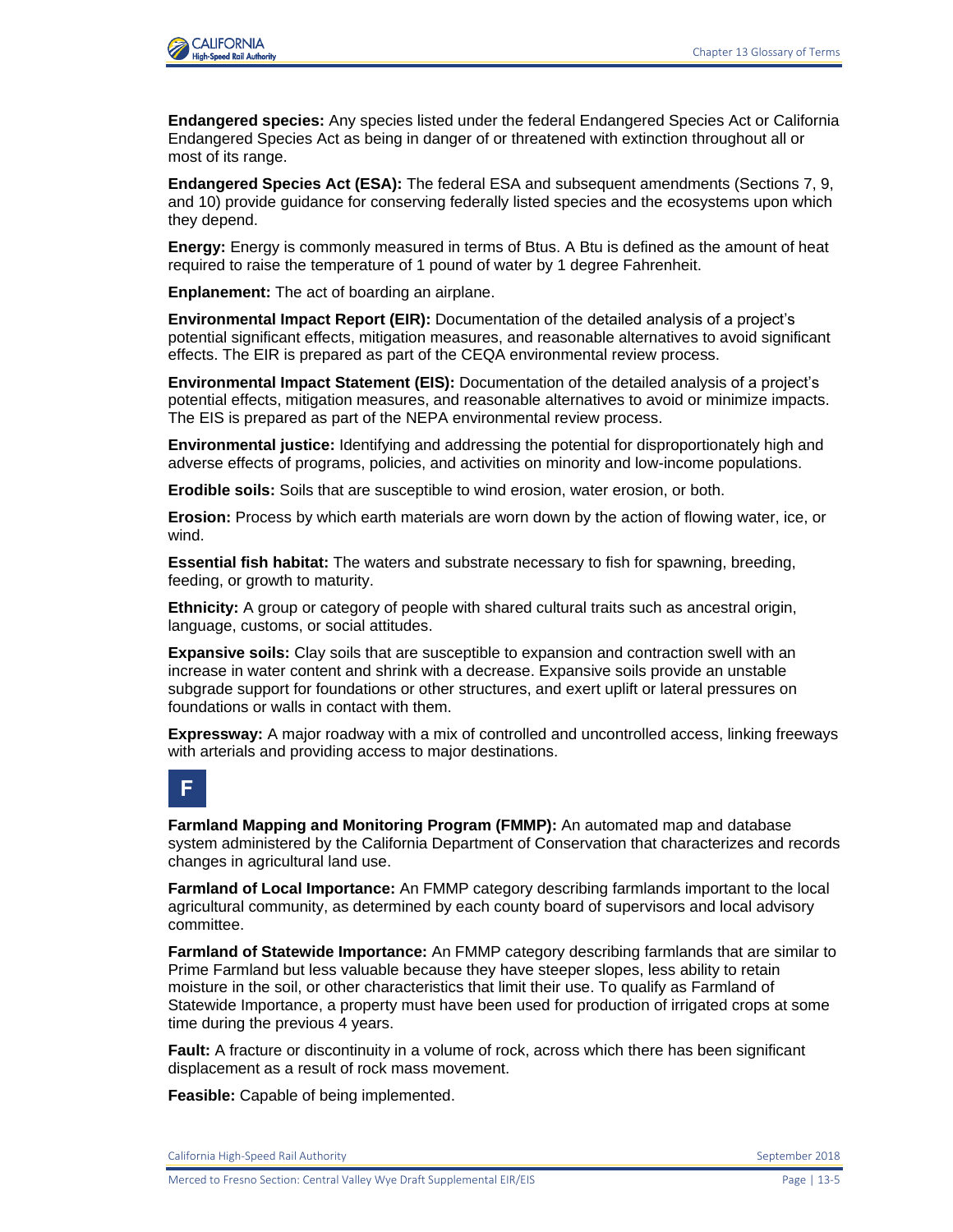**Fiber optic cable system:** A data transmission technology that relies on light rather than electricity, conveying data through a cable consisting of a central glass core surrounded by layers of plastic.

**Fiscally or financially constrained plans:** Plans that are limited by the foreseen availability of project funding in a region.

**Floodplains:** Areas of land susceptible to inundation by floodwaters from any source, typically low-lying areas adjacent to waterways and subject to flooding during wet years. A 100-year floodplain differs in that it is an area adjoining a river, stream, or other waterway that is covered by water in the event of a 100-year flood (a flood having a 1 percent chance of being equaled or exceeded in magnitude in any given year).

**Footprint:** The area covered by a facility or affected by construction activities.

**Formation:** A geologic unit (e.g., the Modesto Formation, the Riverbank Formation).

**Fossils:** The remains or traces of ancient plants, animals, and other organisms.

**Freeboard:** Streambank or levee height above the high-water mark of a defined high-flow event, such as the 100-year flood.

**Freeway:** A major roadway with controlled access, devoted exclusively to traffic movement, mainly of a through or regional nature.

**Frequency:** The number of times a field, such as an electromagnetic field, changes direction in space each second. Also, the number of trains, flights, or other transportation service that occur in a given period.

## **G**

**Gauss:** The unit of measure describing the strength of a magnetic field. Near the earth surface, the magnetic field measures approximately 0.5 gauss (0.1 Tesla). *See also* **Tesla**.

**General Conformity Rule:** Federal, state, tribal, and local governments work in air quality nonattainment or maintenance areas to ensure that federal actions conform to the initiatives established in the applicable state implementation plan or tribal implementation plan.

**General plan:** A planning document, usually at the city or county level, that encapsulates policies for land use and development over a specified period of time. A general plan may be supplemented by specific plans that address land use and development policies for specific portions of a planning jurisdiction, such as historic districts or areas slated for redevelopment.

**Geographic information system (GIS):** An information management system designed to store and analyze data referenced by spatial or geographic coordinates.

**Giga:** Prefix meaning 1 billion.

**Global climate Change:** Long-term changes in the Earth's climate, usually associated with recent global warming trends, as well as regional changes in weather and precipitation patterns, attributed to increasing concentrations of GHGs in the atmosphere.

**Grade crossing:** The intersection of a railroad and a highway at the same elevation (grade); an intersection of two or more highways; an intersection of two railroads.

**Grade, gradient:** Slope changes in elevation, defined in percentage, as feet of rise in 100 feet.

**Grade-separated:** At different elevations; on separate levels.

U.S. Department of Transportation<br>Federal Railroad Administration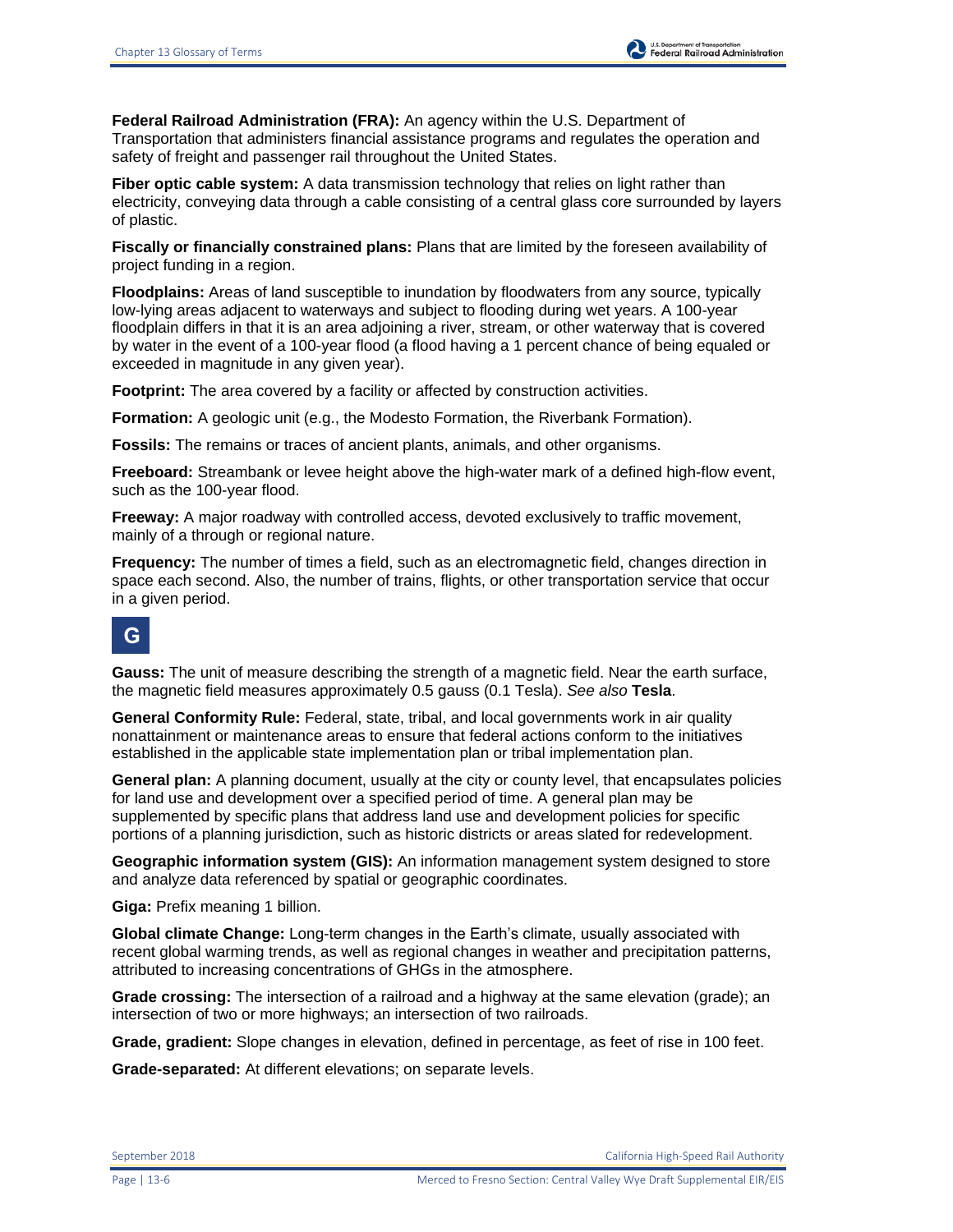

**Greenhouse gases (GHG):** A class of air pollutants believed to contribute to the greenhouse global warming effect, including  $CO<sub>2</sub>$ , hydrocarbons, and  $NO<sub>x</sub>$ .

**Grid:** A system of interconnected power generators and power transmission lines managed to meet the requirements of energy users connected to the grid at various points.

**Groundwater:** Water contained and transmitted through open spaces within rock and sediment below the ground surface.

**Growth inducement:** Contribution to the rate or extent of development in an area.

**Guard rail:** A short guidance rail in the guideway. When a wheel passes over a switch frog in a nonguided section, the opposite wheel is guided by the guard rail, which acts on the back of the wheel flange.

**Guideway:** A track or riding surface that supports and physically guides transit vehicles specially designed to travel exclusively on it.



**Habitat:** An environment where plants or animals occur; an ecological setting used by animals for a particular purpose, (e.g., roosting habitat, breeding habitat).

**Hazardous material:** Any material that, because of quantity, concentration, or physical or chemical characteristics, poses a significant present or potential hazard to human health and safety, or to the environment if released. Hazardous materials include hazardous waste, hazardous substances, and extremely hazardous substances.

**Hazardous substance:** Any substance or mixture of substances that are (1) toxic, (2) corrosive, (3) an irritant, (4) a strong sensitizer, (5) flammable or combustible, or (6) generate pressure through decomposition, heat, or other means. Hazardous substances may cause substantial personal injury or substantial illness, and include petroleum products, certain radioactive substances, asbestos-containing materials (ACMs), lead-based substances, and certain substances that present an electrical, mechanical, or thermal hazard.

**Heavy maintenance facility (HMF):** A maintenance facility that supports delivery, testing, and commissioning on the first completed segment of the HSR system. Trainset assembly, testing and commissioning, train storage, inspection, maintenance, retrofitting, and overhaul are typical HMF activities.

**Herbaceous:** Plants that have little or no woody tissue. Herbaceous plants typically survive for only one growing season.

**Hertz:** A unit of measurement that describes **Frequency**; equal to cycles (number of reversals) per second.

**High-risk utility:** Utility facilities conducting or carrying specific materials identified in Section 2 of the *Caltrans Project Development Procedures Manual*, Appendix LL – Utilities. Other utilities that could disrupt operation of the HSR.

**High-speed steel-wheel-on-steel-rail train:** An improvement of traditional railroad passenger technology that has been designed to operate at speeds up to 150 miles per hour on existing rail infrastructure.

**High-speed train:** A train designed to operate safely and reliably at speeds near 220 mph.

**Historic architectural resources:** All built environment resources such as buildings, structures, objects, landscapes, linear features, and districts that are 50 years of age or older.

**Historic properties:** Cultural resources that are listed or have been determined eligible for listing in the federal National Register of Historic Places.

**Holocene:** The period after the Pleistocene, from 10,000 years before present to the present.

Merced to Fresno Section: Central Valley Wye Draft Supplemental EIR/EIS Page | 13-7

California High-Speed Rail Authority **September 2018** September 2018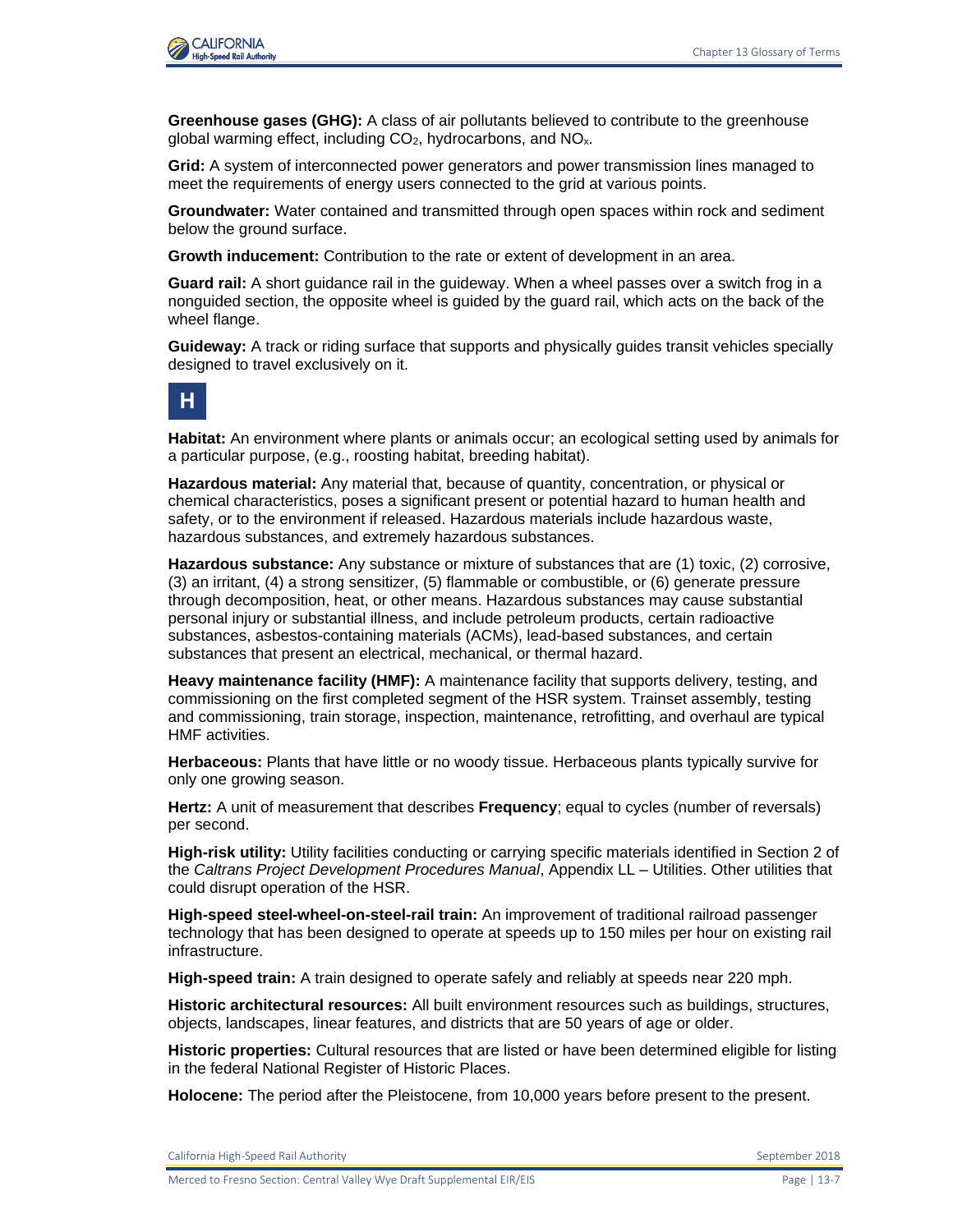**Hydrocarbons:** Various organic compounds, including methane, emitted principally from the storage, handling, and combustion of fossil fuels.

$$
\left\vert \mathbf{1}\right\vert
$$

**Impact:** A change in the condition or function of an environmental resource or environmental value as a result of human activity.

**Impact avoidance and minimization features (IAMF):** IAMFs are standard practices, actions, and design features the Authority and FRA has incorporated into the Central Valley Wye alternatives.

**Impervious surface:** Surface covered by impenetrable materials, such as pavement and buildings, that increases the potential for water runoff and reduces the potential for groundwater recharge.

**Important Farmland:** Categorized as Prime Farmland, Farmland of Statewide Importance, Unique Farmland, or Farmland of Local Importance under the Farmland Mapping and Monitoring Program. The categories are defined according to the U.S. Department of Agriculture land inventory and monitoring criteria, as modified for California.

**Important Farmland Severance:** The acquisition of part of a farm property that results in the severance (disconnection) of part of the land from agricultural use.

**Indigenous species:** A native species; any plant or animal species that occurs naturally in a given area.

**Infrastructure:** The facilities required for a societal function or service (e.g., transportation and utility infrastructure).

**Initial study:** An environmental study performed in compliance with CEQA, with the goal of evaluating whether a proposed project could have significant impacts on the environment.

**In situ:** In the original or natural position.

**Intactness:** A measure of the visual integrity of the natural and human-built landscape and its freedom from encroaching elements.

**Intermittent stream:** A stream that only flows during part of the year.

**Intermodal:** Transportation that involves more than one mode (e.g., walking, bike, auto, transit, taxi, train, bus, and air) during a single journey.

**Intrusion:** An errant vehicle's exit out of its right-of-way and entry into the operating space of another transportation system right-of-way.

**Invertebrate:** Organism lacking a vertebral column.



**Jurisdictional waters:** Wetlands and other waters regulated by the federal government and the State of California. Jurisdictional waters include Waters of the U.S., wetlands, waters of the state, lakes and streambeds, and riparian areas.



**Key viewpoints (KVP):** Viewpoints that represent the range of visual character and visual quality in the project viewshed, which is the portion of the surrounding landscape within which a project is potentially visible.

**Kilo:** Prefix meaning 1 thousand.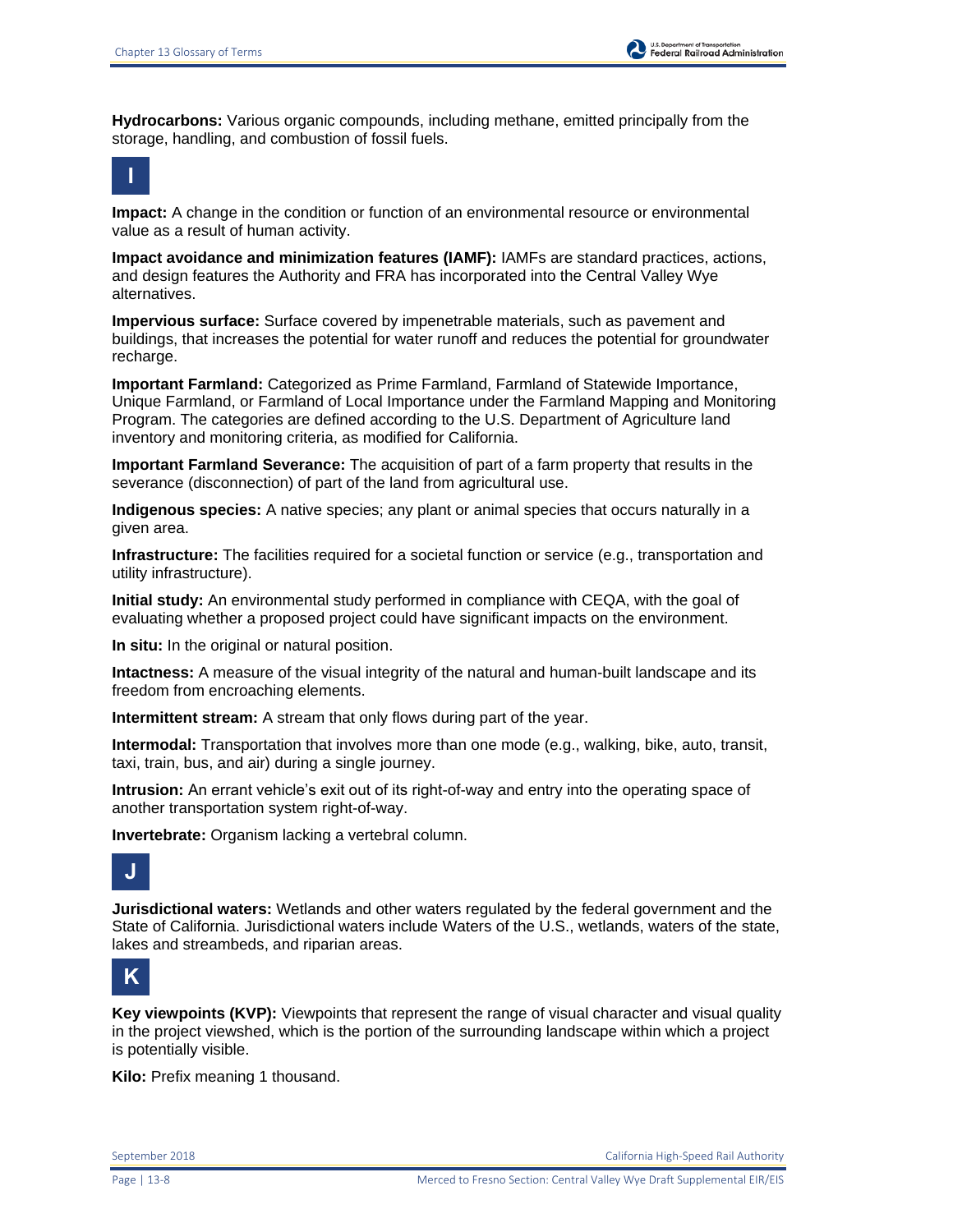

## **L**

**Landscape unit:** An area of distinct, but not necessarily homogenous, visual character. Landscape units are used to divide long linear projects into logical geographic entities for which impacts from a proposed project can be assessed. They typically have broadly similar visual characteristics.

**Landslide:** Movement of earth or rock materials down a slope under the influence of gravity.

**Lead (Pb):** A stable element that can have toxic effects and that persists and accumulates in the environment, humans, or animals.

**Lead agency:** The public agency that has the principal responsibility for performing or approving a project or action and is responsible for preparing environmental review documents in compliance with CEQA, NEPA, or both.

**Leq:** A measure of the average noise level during a specified period of time.

**Leq(h), dBA:** Equivalent or average noise level for the noisiest hour, expressed in A-weighted decibels.

**Less than significant:** In CEQA usage, describes an impact that is not sufficiently adverse, intense, or prolonged to require mitigation.

**Levee:** A berm or wall that raises the height of a riverbank.

**Level of service (LOS):** A rating that uses qualitative measures to characterize operational conditions within a traffic stream and their perception by motorists and passengers.

**Linguistic isolation:** The term used by the U.S. Census Bureau to assess limited English proficiency (LEP) populations. A household is linguistically isolated if "no member 14 years old and over speaks only English or speaks a non-English language and speaks English very well."

**Liquefaction:** A type of ground failure in which soils or sediments lose their internal cohesion, cease to behave as a solid, and flow like a liquid.

**Local:** The lowest category of roadway, providing access to and from individual properties and distributing local traffic to and from the higher roadway classifications, particularly collector streets.

**Local geology:** Geologic units in the immediate vicinity of the project footprint or action area.

**Low visual impacts:** Impacts sustained if features of a project alternative are consistent with the existing line, form, texture, and color of other elements in the landscape and do not stand out.



**Magnetic fields:** Forces that a magnetic object or moving electric charge exerts on other magnetic materials and on electric charges.

**Maintenance:** An air basin that was formerly in nonattainment but now meets the established standards for that pollutant.

**Maintenance of way:** A repair and maintenance activity for a railway right-of-way and track, including tracks, roadways, buildings, signals, and communications and power facilities.

**Master plan:** A comprehensive planning document intended to guide the long-range growth and development of a community or region, or the long-term management and use of a parkland.

**Mean high water mark:** The elevation reached by the water surface at the mean (average) high water level (average high-tide elevation or average flood elevation), often indicated by physical characteristics such as erosion, lines of vegetation, or changes in type of vegetation.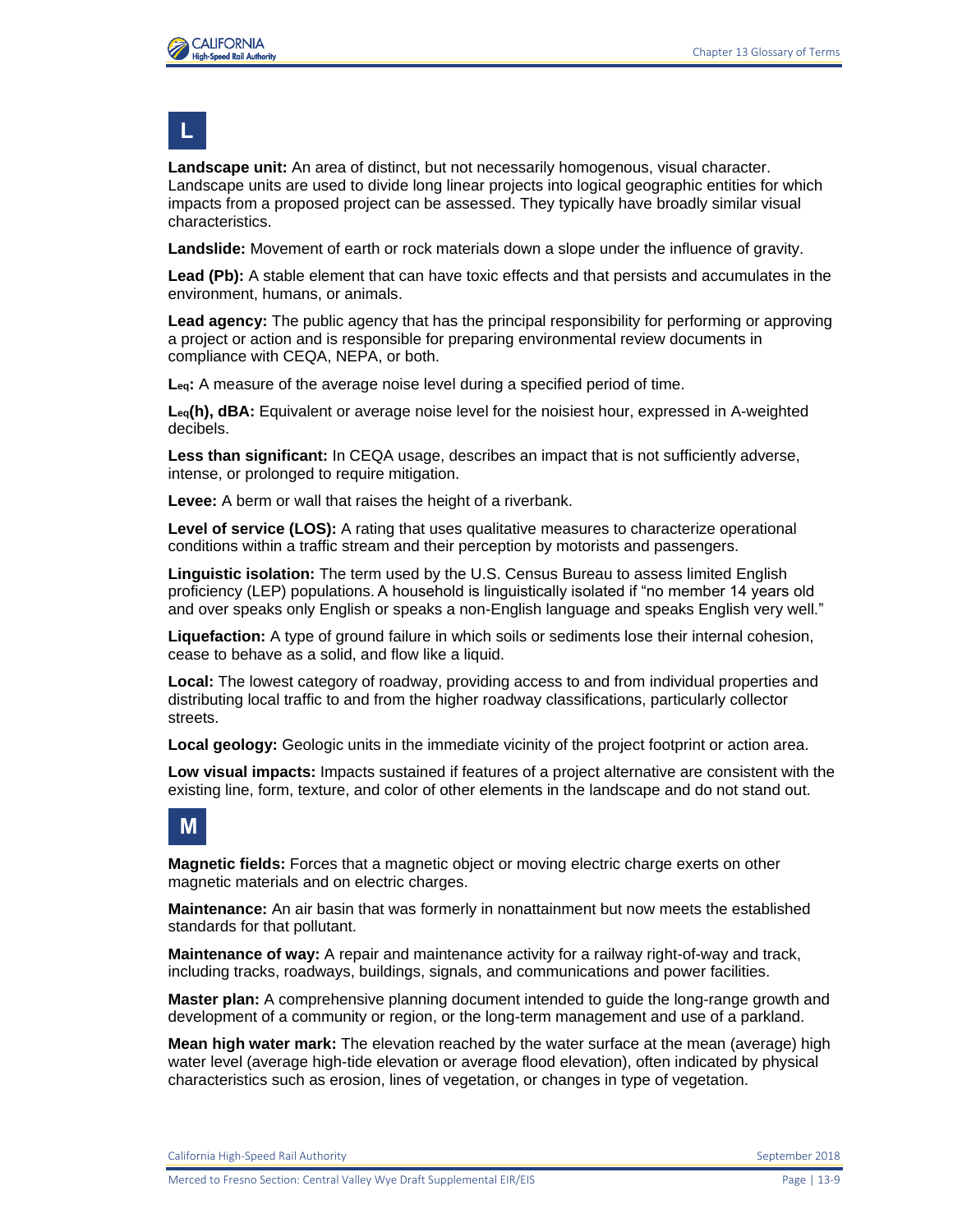**Medium visual impact:** Impacts sustained if features of a project alternative are readily discernable but do not dominate the landscape or detract from existing dominant features.

**Midden:** Refuse accumulation associated with prehistoric use of a site or area.

**Miocene:** The period between 23 and 5.3 million years before present.

**Mitigation:** Action or measure to minimize, reduce, eliminate, or rectify the adverse impacts of a project, practice, action, or activity.

**Mitigation bank:** A large block of land that is preserved, restored, and enhanced for the purpose of mitigating the adverse impacts of projects on special-status species, wetlands, or otherwise vegetated biological communities.

**Modal:** A transportation system defined on the basis of specific rights-of-way, technologies, and operational features.

**Monitoring:** The collection of information to determine the effects of resource management and to identify changing resource conditions or needs.



**NAD 83:** North American Datum of 1983—The horizontal control datum for the United States based on the Geodetic Reference System 1980 and with a geocentric origin.

**National Ambient Air Quality Standards (NAAQS):** Federal standards stipulating the allowable ambient concentrations of specific criteria pollutants.

**National Environmental Policy Act (NEPA):** Federal legislation that establishes national policies and goals for the protection of the environment and requires federal agencies to consider the environmental impacts of major federal projects or decisions, to share information with the public, to identify and assess reasonable alternatives, to identify appropriate measures to mitigate potential impacts, and to coordinate efforts with other planning and environmental reviews taking place. Codified at: 42 U.S.C.A. § 4331 et seq.

**NAVD 88:** North American Vertical Datum of 1988—The vertical control datum established for surveying elevations in the United States based on the General Adjustment of the North American Datum of 1988.

**Nitrogen oxides (NO<sub>x</sub>):** A class of pollutant compounds that includes nitrogen dioxide (NO<sub>2</sub>) and nitric oxide (NO), both of which are emitted by motor vehicles.

**No effect:** The Central Valley Wye alternative would not alter the environmental status quo.

**No Project Alternative:** Represents the regional and state transportation system (e.g., highway, air, and conventional rail) as it is today and with implementation of programs or projects that are included in regional transportation plans and have identified funds for implementation by 2040. The No Project Alternative represents the baseline conditions for comparison with the Central Valley Wye alternatives.

**Noise:** Sound that is undesirable because it interferes with speech communication and hearing, or is otherwise annoying. Under certain conditions, noise may affect hearing loss, interfere with human activities, and in various ways may affect people's health and wellbeing. See also **Sensitive receptor**.

**Nonattainment:** An air basin that exceeds federal or state standards for a particular pollutant.

**Non-electrified steel-wheel-on-steel-rail train:** Conventional intercity diesel-electric locomotive train equipment (e.g., Amtrak California Corridor trains).

**Nonpoint source pollution**: Pollution that collects from a wide area and cannot be traced to a single source. Examples include pesticides or fertilizers that wash into rivers or percolate through soil into groundwater.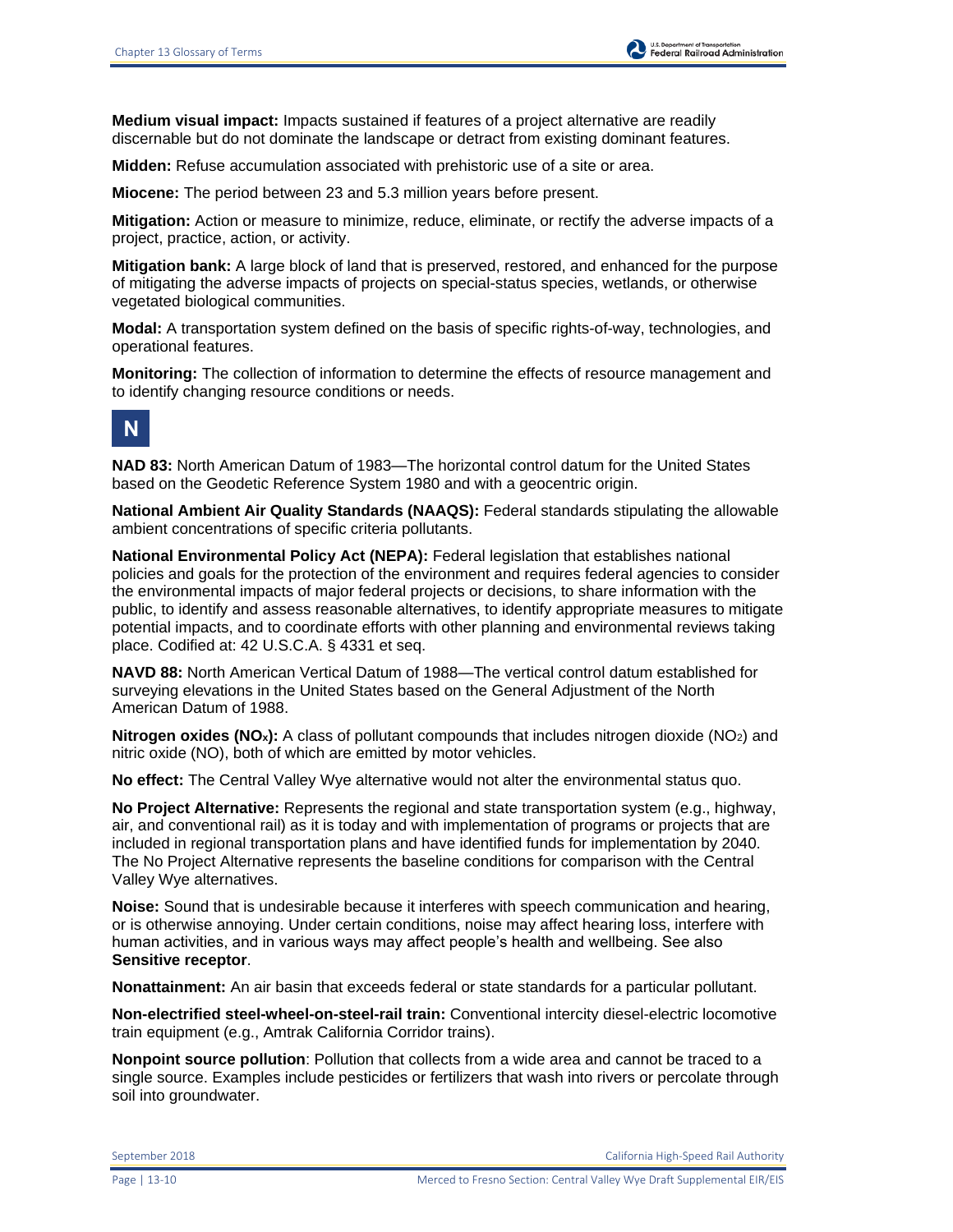

**Notice of Preparation (NOP):** Formal notice issued by the state lead agency stating that an EIR will be prepared for a proposed project.

**Noxious weed:** A plant that has been defined by law or regulation as a pest. The State of California and the federal government maintain lists of plants that threaten the well-being of the state or the country.



**Open space:** Any open piece of land that is undeveloped and accessible to the public. Open space is generally green space or an area that is partially covered with grass, trees, shrubs, or other vegetation, and does not contain buildings or other built structures.

**Ordinary high water mark:** The line on the shore of a body of water established by the fluctuation of water levels.

**Overdraft:** A condition in which groundwater pumping exceeds the natural replenishment (recharge) to an aquifer.

**Ozone (O3):** A photochemical oxidant that is a major cause of lung and eye irritation in urban environments.



**Paleontological:** Related to the study of life in past geologic time.

**Paleontological potential/paleontological sensitivity:** The probability that a geologic unit contains fossils.

**Paleontological productivity:** The relative abundance of fossils encountered in a specific geologic unit.

**Paleontological resource monitor (PRM):** A person trained in the identification of fossils in the field and who monitors construction activities for paleontological resources.

**Paleontological resource specialist (PRS):** A person with an advanced degree in paleontology or paleobiology and trained in paleontological resources management. A PRS is usually responsible for compliance with the laws, ordinances, regulations, and standards addressing that resource.

**Paleontological resources:** Fossils and the remains of ancient plants, animals, and other organisms.

**Paleontological sensitivity:** The probability of a geologic unit to yield fossils, based on historic paleontological productivity. Often used synonymously with paleontological potential.

**Paleontologist:** A scientist who studies fossils.

**Parcel:** A distinct, continuous portion or tract of land.

**Park:** Publicly owned property set aside for recreational use by the public and maintained in a natural or landscaped state.

**Particulate matter:** Liquid and solid particles of a wide range of sizes and compositions; of particular concern for air quality are particles smaller than or equal to 10 microns and 2.5 microns in size ( $PM_{10}$  and  $PM_{2.5}$ , respectively).

**Peak demand:** The highest electric power requirement during a specified period.

**Perennial Stream:** A stream that flows continually throughout the year.

**Pleistocene:** The period between 2.6 and 0.01 million years before present.

**Pliocene:** The period between 5.3 and 2.6 million years before present.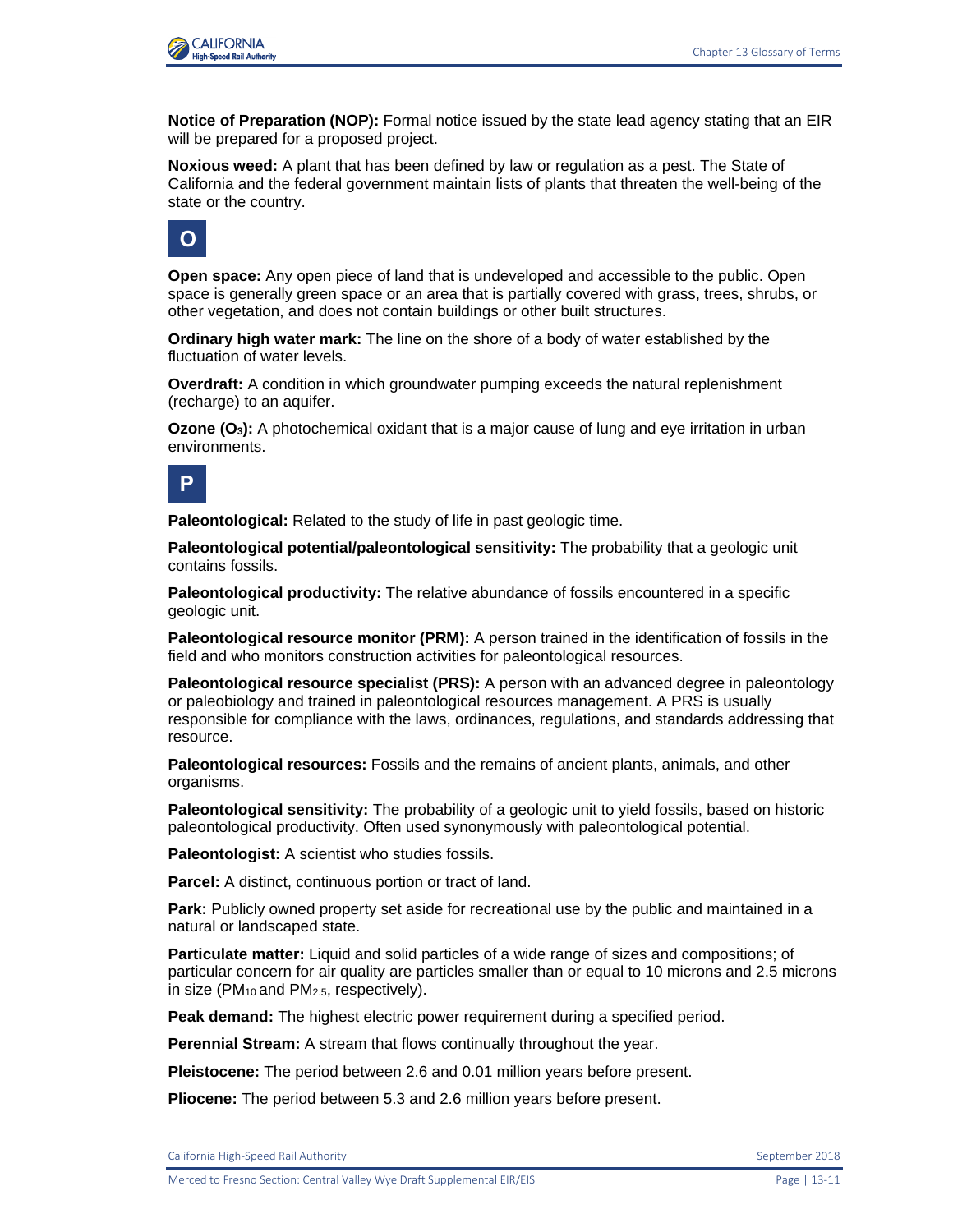**Point source pollution:** Pollution that can be traced to a single source (e.g., a smokestack at a factory).

**Poverty level:** The income level at which a family or individual is considered poor; in 2015, the U.S. Census Bureau defined the poverty level for a family of four as an income of \$24,257 or less.

**Practicable:** Available and capable of being done after taking into consideration cost, existing technology, and logistics in light of the overall project purposes.

**Preferred Alternative:** The alternative identified by the Authority and the FRA based on balancing the impacts of the Central Valley Wye alternatives on the natural environment and community resources presented in this Draft Supplemental EIR/EIS in the context of CEQA, NEPA, stakeholder preferences, and capital construction costs. The Preferred Alternative achieves the HSR System's purpose and need while resulting in fewer impacts on both the natural environment and community resources than the other three alternatives.

**Prehistoric archaeological sites:** Places where Native Americans lived or performed activities during the prehistoric period (as late as AD 1769).

**Prime Farmland:** An FMMP category describing rural land that has the best combination of physical and soil chemistry characteristics for producing food, feed, forage, fiber, and oilseed crops and that is available for these uses.

**Profile:** The vertical route of a transportation corridor or path.

**Program-level or programmatic**: Refers to a CEQA or NEPA environmental review that addresses the broad spectrum of a large, complex, regionally extensive effort comprising smaller, regionally focused projects or phases.

**Project impacts:** Permanent impacts related to the operation and maintenance of the Central Valley Wye alternatives. Project operations include HSR system operations and related project improvements, such as roadway modifications, maintenance of power supply components, and maintenance of the HSR, including the HMF site operations. Some permanent impacts initially occur during construction, but because they are permanent, they are associated with the project impacts (for example, conversion of agricultural lands to transportation uses).

**Project-level:** A detailed site-specific environmental analysis focusing on a single project that may or may not be part of a larger program.

**Public transportation:** Includes bus, trolley bus, streetcar, trolley car, subway, elevated railroad, ferryboat, and taxicab service.

**Public utilities:** Any subsurface, aboveground, or overhead facility used for transmission, regardless of size, shape, or method of conveyance, including: electrical substations; highvoltage electrical lines (60 kilovolts [kV] or greater); high-pressure natural gas lines; petroleum and fuel lines; water, wastewater, irrigation, and stormwater canals, conduits, and pipes; and fiber optic and communication infrastructure (i.e., towers and antennas).

**Purpose and need:** The reason(s) why a project or action is undertaken, and the need(s) it is intended to meet or fulfill.



**Quality level:** A level-of-accuracy scale used (1) to identify the location of underground and aboveground utility facilities needed to develop capital projects and (2) for acquiring and managing a specific level of quality of information during the project development process.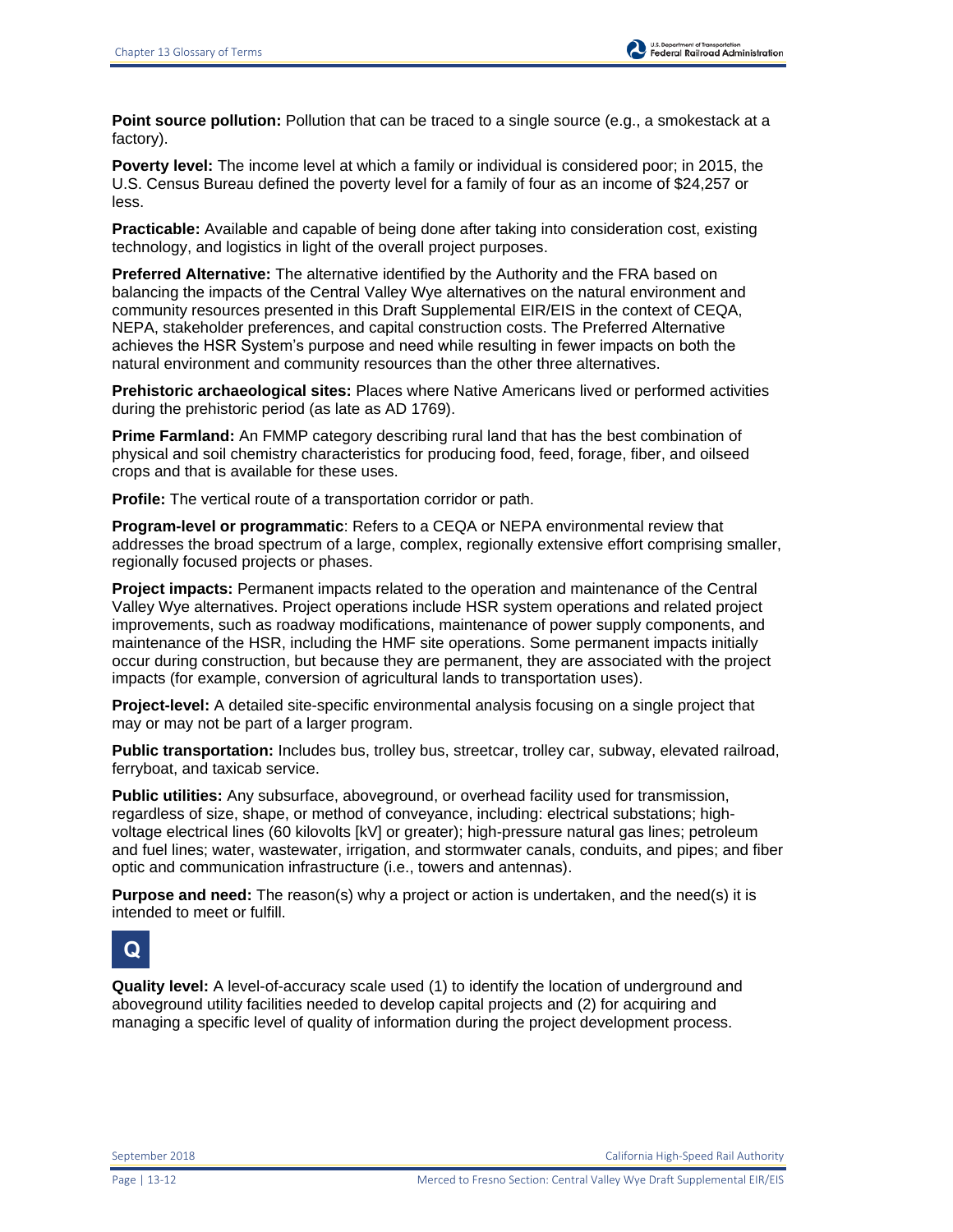

### **R**

**Radio frequency:** The frequency range of the electromagnetic spectrum used for radio communication.

**Reactive organic gas (ROG):** Reactive hydrocarbon pollutants.

**Recreation:** A pastime, diversion, exercise, or other activity affording relaxation and enjoyment. Areas used for recreation generally include the following: public parks and open spaces, including greenbelts, pedestrian and bicycle trails, playfields, and school district play areas available for public use during non-school hours.

**Regional Transportation Improvement Plan (RTIP):** A listing of all transportation projects proposed over a 6-year period for a given region. The RTIP implements projects and programs listed in the Regional Transportation Plan and is developed in compliance with state and federal requirements.

**Regional Transportation Plan (RTP):** A long-range (20+ year) transportation plan. The regional transportation plan identifies major challenges as well as potential opportunities associated with growth, transportation finances, the future of airports, and impending transportation system deficiencies that could result from growth anticipated in the region. There are typically two components of the RTP: a financially constrained and a financially unconstrained component. The financially constrained component includes projects and programs that fit within existing and planned funding sources.

**Relocation:** The placement of people into new homes, commercial properties, or farms with assistance and benefits in accordance with federal and California laws

**Relocations:** The removal, rearrangement, reinstallation, or adjustment of a utility feature required by a transportation improvement project.

**Resource Study Area:** The geographic boundaries in which the environmental investigations specific to each resource topic were conducted; the resource study area (RSA) varies in context by each resource topic.

**Retention pond:** A pond designed to hold and infiltrate most or all of the runoff that it receives.

**Richter scale:** A logarithmic scale that measures the severity of earthquakes based on the magnitude of ground motion.

**Ridership:** The number of people who ride a transportation system.

**Right-of-way:** A legal right of passage over a defined area of real property. In transit usage, the corridor along a roadway or railway alignment that is controlled by a transit or transportation agency or authority.

**Riparian:** Relating to, living, or located on the bank of a natural water course, lake, or tidewater.

**Riprap:** Randomly placed rock or concrete armor used to strengthen an embankment or protect it from erosion.

**Rock or geologic unit:** A body of rock or unconsolidated sediment that has a distinct origin and distinctive attributes allowing its distribution to be mapped.

**Rolling stock:** Wheeled railway vehicles.

**Route mile:** The distance traveled over tracks between two points. Route miles may have one or multiple sets of parallel tracks.

**Ruderal:** Weedy vegetation, commonly including or dominated by introduced species, characteristic of areas where native vegetation has been disturbed or removed.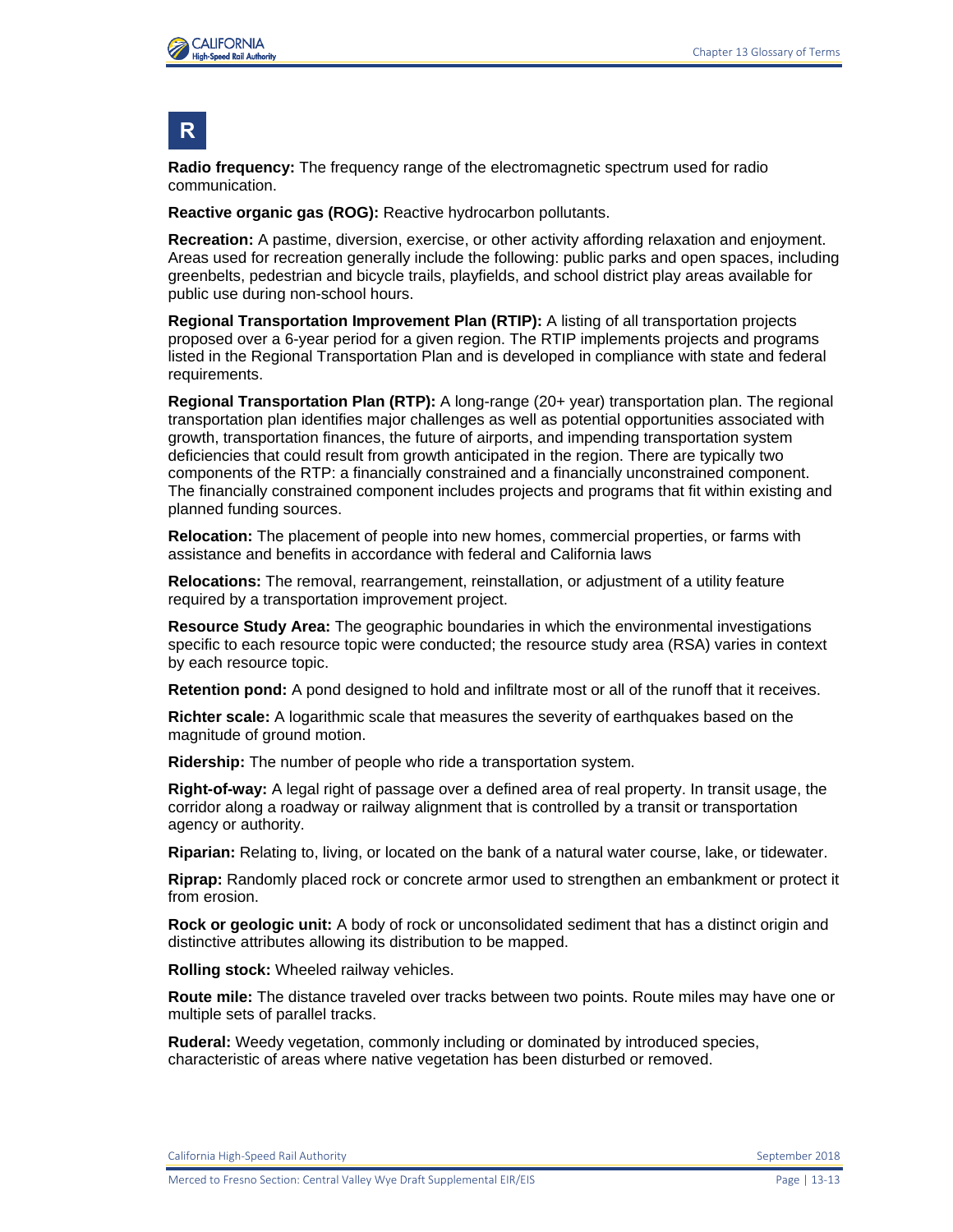# **S**

**Scale:** A graduated line representing a proportionate size.

**Scenic corridor:** A corridor with landscapes and vistas of high scenic quality.

**Scoping:** A process used under CEQA and NEPA to determine the issues to be addressed and to identify the issues related to the proposed action or project to be addressed in an EIR (under CEQA) or EIS (under NEPA).

**Section 4(f):** Provisions originally enacted as Section 4(f) of the U.S. Department of Transportation Act of 1966 codified in 49 U.S.C., Subtitle I, Section 303(c). Section 4(f) addresses the potential for conflicts between transportation needs and the protection of land for recreational use and resource conservation by providing protection for publicly owned parkland, recreation areas, and historic sites. Specifically, the provisions prohibit the Secretary of Transportation from approving any program or project that would require the use of any publicly owned land from a public park, recreation area, wildlife or waterfowl refuge, or a historic site of national significance as determined by the officials having jurisdiction over these lands, unless there are no feasible and prudent alternatives to the use of these lands. In addition, a proposed program or project must include all possible planning to minimize impacts from the proposed use.

**Section 6(f):** Section 6(f) of the Land and Water Conservation Fund Act of 1964, which prohibits the conversion of property acquired or developed with funds granted through the act to a nonrecreational purpose without the approval of the National Park Service. Section 6(f) directs the Department of the Interior to ensure that replacement lands of equal value (monetary), location, and usefulness are provided as conditions to such conversions. State and local governments often obtain grants to acquire or make improvements to parks and recreation areas (16 U.S.C., Section 460-4 through 460-11, September 3, 1964, as amended 1965, 1968, 1970, 1972–1974, 1976–1981, 1983, 1986, 1987, 1990, 1991, and 1993–1996). Consequently, where such conversions of Section 6(f) lands are proposed, replacement land must be provided.

**Sediment:** Fragments of material originating from the physical or chemical weathering of rocks and minerals, from the decomposition of organic matter, and from atmospheric fall-out. Clay, mud, and sand are all types of sediment.

**Sedimentary rock:** Rock resulting from the consolidation of sediment.

**Sedimentary rock units:** Rock units composed of sediment, as opposed to those composed of igneous rocks (volcanic or granite). Sedimentary rock units yield fossils.

**Seiche:** Oscillation or "sloshing" of water in a lake, bay, or other enclosed body as a result of landsliding or seismic ground shaking.

**Sensitive receptor:** For air quality, sensitive receptors include schools, daycare facilities, elderly care establishments, medical facilities, residences, and other areas that are populated with people considered more vulnerable to the effects of poor air quality. For noise and vibration, sensitive receptors include noise-sensitive locations where increased annoyance can occur, such as residences, schools, hotels/motels, medical facilities. For EMF/EMI, sensitive receptors include land uses and facilities susceptible to EMF and EMI produced by the HSR including schools, universities, hospitals and other medical facilities, high-tech businesses, research facilities, railroads, rail transit systems, and airports.

**Sensitivity analysis:** An analysis that assesses how sensitive the outcomes predicted by modeling are to changes in different model inputs (assumptions or variables).

**Service:** The portion of the electrical, gas, water, or sewer system that connects a customer, usually at the meter location, to the utility distribution or supply system.

**Shared right-of-way:** An HSR alignment where high-speed trains operate near other transportation systems, such as conventional passenger railroads and freight railroads, without sharing tracks. Also includes highways.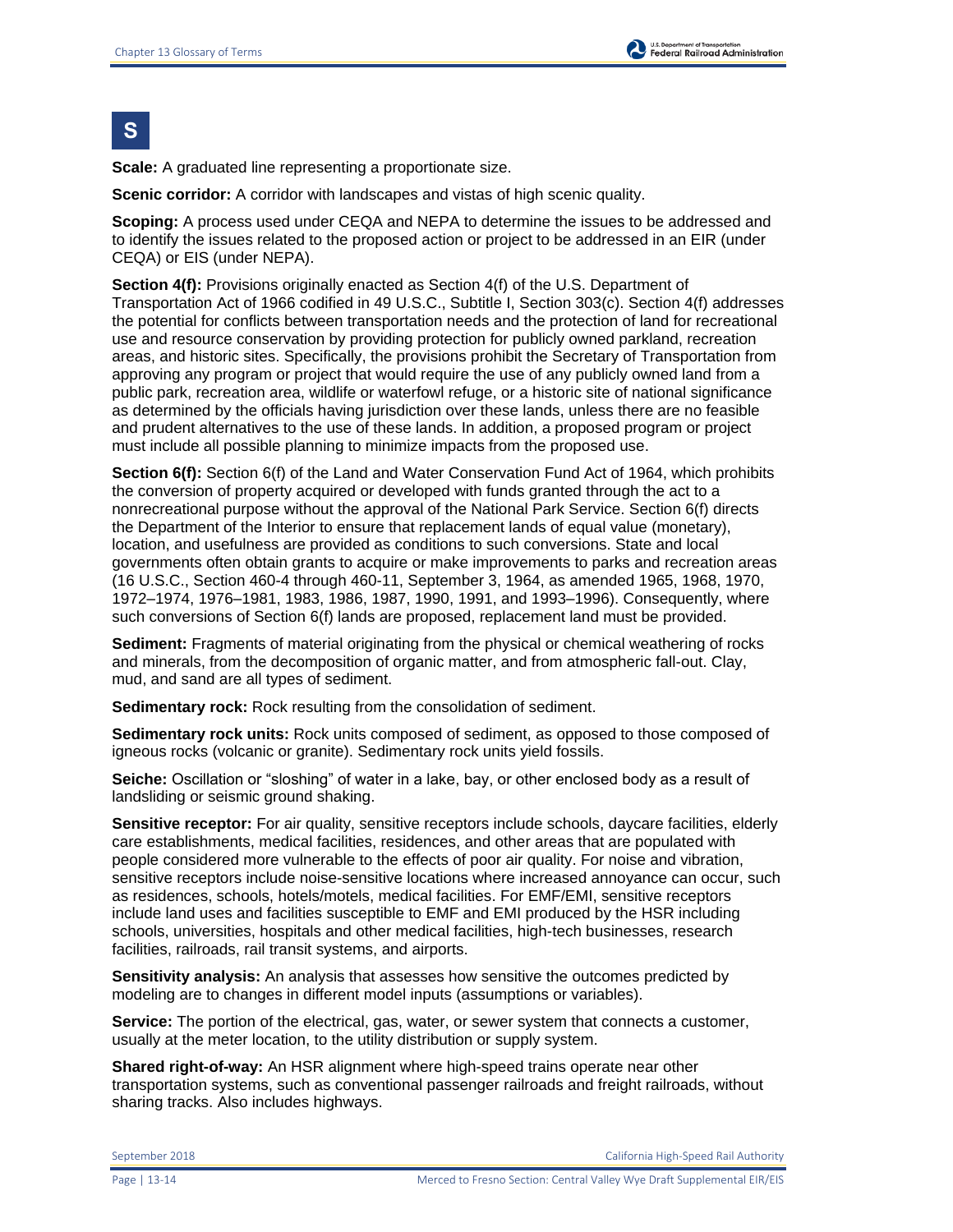

**Society of Vertebrate Paleontology (SVP):** An international society of paleontologists with an emphasis on vertebrate paleontology.

**Special-status plant communities:** Significant or rare vegetation types or plant communities that are of limited distribution statewide or within a county or region.

**Special-status species:** Plants and animals that are legally protected under the Federal Endangered Species Act of 1973, the California Endangered Species Act, or other regulations, such as those species that meet the definitions of rare or endangered under CEQA Guidelines Section 15380 and Section 15125.

**State Implementation Plan (SIP):** Statewide plan for complying with the federal CAA. The SIP consists of a narrative, rules, and agreements that California will use to clean up polluted areas.

**State streambeds:** The California Department of Fish and Wildlife (CDFW) has not released an official definition of lake or streambed; therefore, the extent of the area regulated under Section 1602 remains undefined. However, CDFW jurisdiction generally includes the streambed and bank, the adjacent floodplain, and riparian vegetation.

**State Transportation Improvement Program (STIP):** A multiyear capital improvement program of transportation projects on and off the state highway system, funded with revenues from the State Highway Account and other funding sources. STIP programming generally occurs every 2 years.

**Station:** Area that would provide intermodal connectivity, drop-off facilities, an entry plaza, a station house area for ticketing and support services, a station box where passengers wait and access the HSR, and parking facilities.

**Stormwater pollution prevention plan (SWPPP):** A plan that specifies site management activities to be implemented during site development. These management activities include construction period stormwater BMPs, erosion and sedimentation controls, dewatering (nuisance water removal), runoff controls, and construction equipment maintenance.

**Straddle bent:** A pier structure that spans the functional/operational right-of-way limit of a roadway, highway, or railway.

**Strata:** Geologic units composed of sedimentary rocks usually thought of as overlying one another in layer-cake fashion.

**Stratigraphically long-ranging:** Fossils that are present in multiple geologic units.

**Strike-slip fault:** A fault along which the dominant direction of movement is parallel to the fault trace (the expression of the fault on the ground surface).

**Subsidence:** Sinking or lowering of the ground surface.

**Sulfur oxides (SOx):** Sulfur-oxygen compounds that include the important Criteria Pollutants sulfur dioxide  $(SO_2)$  and sulfur trioxide  $(SO_3)$ .

**Surface water hydrology:** The occurrence, distribution, and movement of surface water, including water found in rivers, canals, and stormwater drainage systems.

**Surface water quality:** Water quality is a measure of the suitability of water relative to the requirements for a particular use based on selected physical, chemical, and biological characteristics. It is most frequently used by reference to a set of standards against which compliance can be assessed.

**Switching station:** A station that would work with the paralleling station to balance the electrical load between tracks and to switch power off or on to either track in an emergency.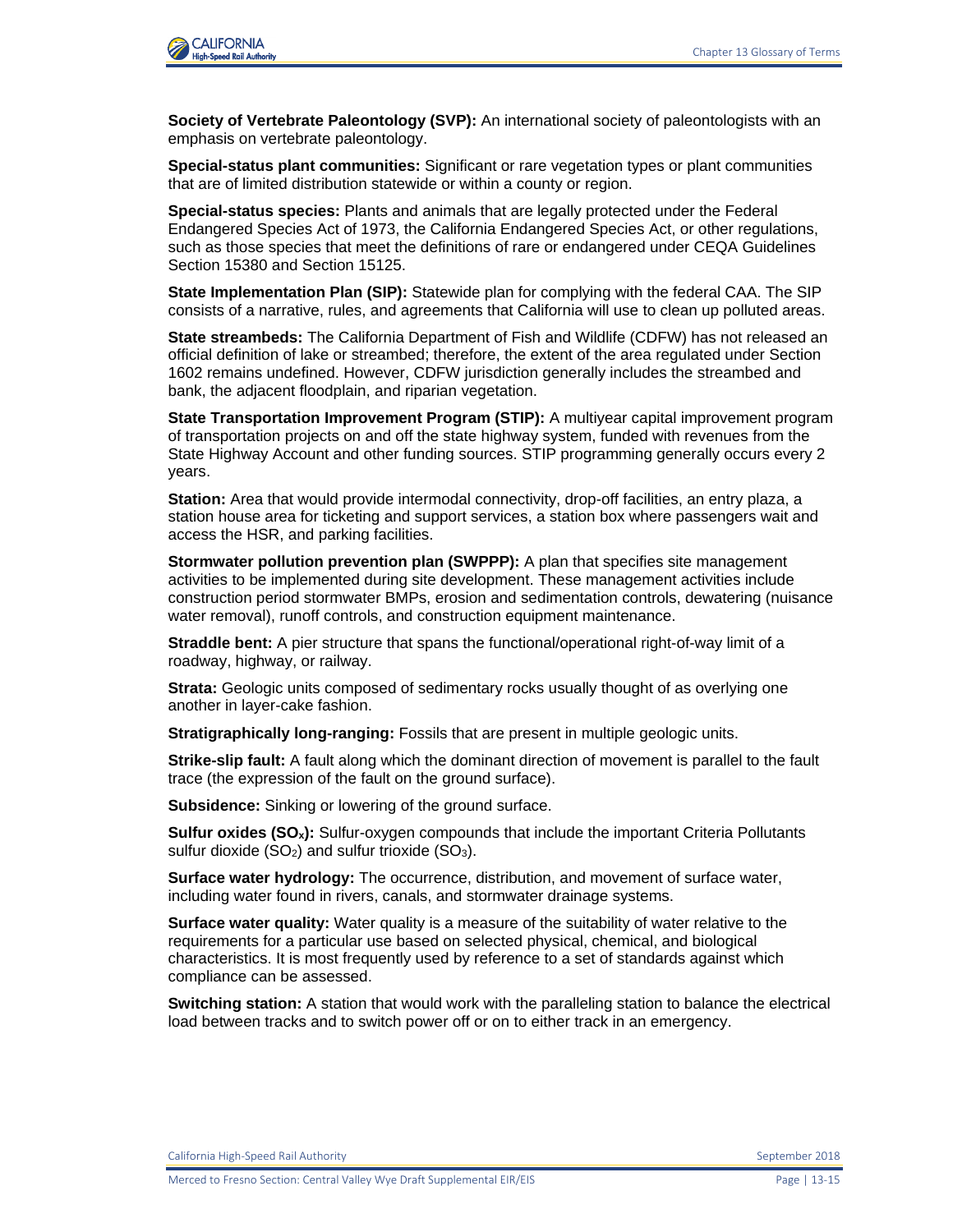**T**

**Take:** To harass, harm, pursue, hunt, shoot, wound, kill, trap, capture, or collect, or to attempt to engage in any such conduct (as defined in Section 3 of the Federal ESA).

**Taxon:** A general term for a named group of related organisms.

**Tesla:** Unit of measure describing the strength of a magnetic field. See also **Gauss**.

**Tiering:** Refers to the practice of addressing general issues in broader environmental impact reports or statements, such as program-level documents, and providing more detailed sitespecific analyses in subsequent (typically project-level) documents that incorporate the initial broad analysis by reference.

**Topographic map:** A map showing the elevational contours of a given area.

**Total organic gases (TOG):** A pollutant classification that includes all hydrocarbons, both reactive and nonreactive.

**Toxic air contaminants:** The seven mobile source air toxics identified as having significant contributions from mobile sources: acrolein, benzene, 1,3-butadiene, diesel particulate matter and diesel exhaust organic gases, formaldehyde, naphthalene, and polycyclic organic matter.

**Traction power supply station (TPSS):** An electrical substation that supplies power to the HSR system.

**Traditional cultural properties and resources (TCP):** Places associated with the cultural practices or beliefs of a living community that are rooted in that community's history. Examples of TCPs include, but are not limited to, any place where people practice a ritual activity or festival; any place where something happened that is of significance to a group or community and is referred to in stories; any place that is a vital and beloved part of the community and that may give the community a special identity or defining character.

**Trainset:** A complete unit of rolling stock that makes up a single train.

**Transportation energy:** Transportation energy is generally defined in terms of direct and indirect energy. Direct energy involves all energy consumed by vehicle propulsion (e.g., automobiles, airplanes, power requirement of the HSR project, including recoverable energy). Indirect energy consumption involves the nonrecoverable, one-time energy expenditure involved in constructing the physical infrastructure through the irreversible burning of hydrocarbons for operating equipment and vehicles in which energy is lost to the environment.

**Travel Time:** The time spent traveling from a place of origin to a destination. *Total travel time* includes the time required to reach a station or an airport, time spent waiting for the next scheduled train or flight, time spent getting to the boarding area, time spent checking and retrieving luggage, time spent getting a rental car or taxi, and time spent to reach the final destination.

**Tsunami:** Wave that travels in the open ocean, caused by an undersea earthquake, landslide, or volcanic activity.

## **U**

**Unavoidable:** In CEQA and NEPA usage, describes an impact that cannot be entirely avoided, reduced, or compensated for.

**Unique Farmland:** Farmland with soils of lower quality than either Prime Farmland or Farmland of Statewide Importance, but still used for the production of crops. Unique farmlands are usually irrigated, but may include nonirrigated orchards or vineyards in some of California's climate zones. To qualify as unique farmland, a property must have been cultivated within the previous 4 years.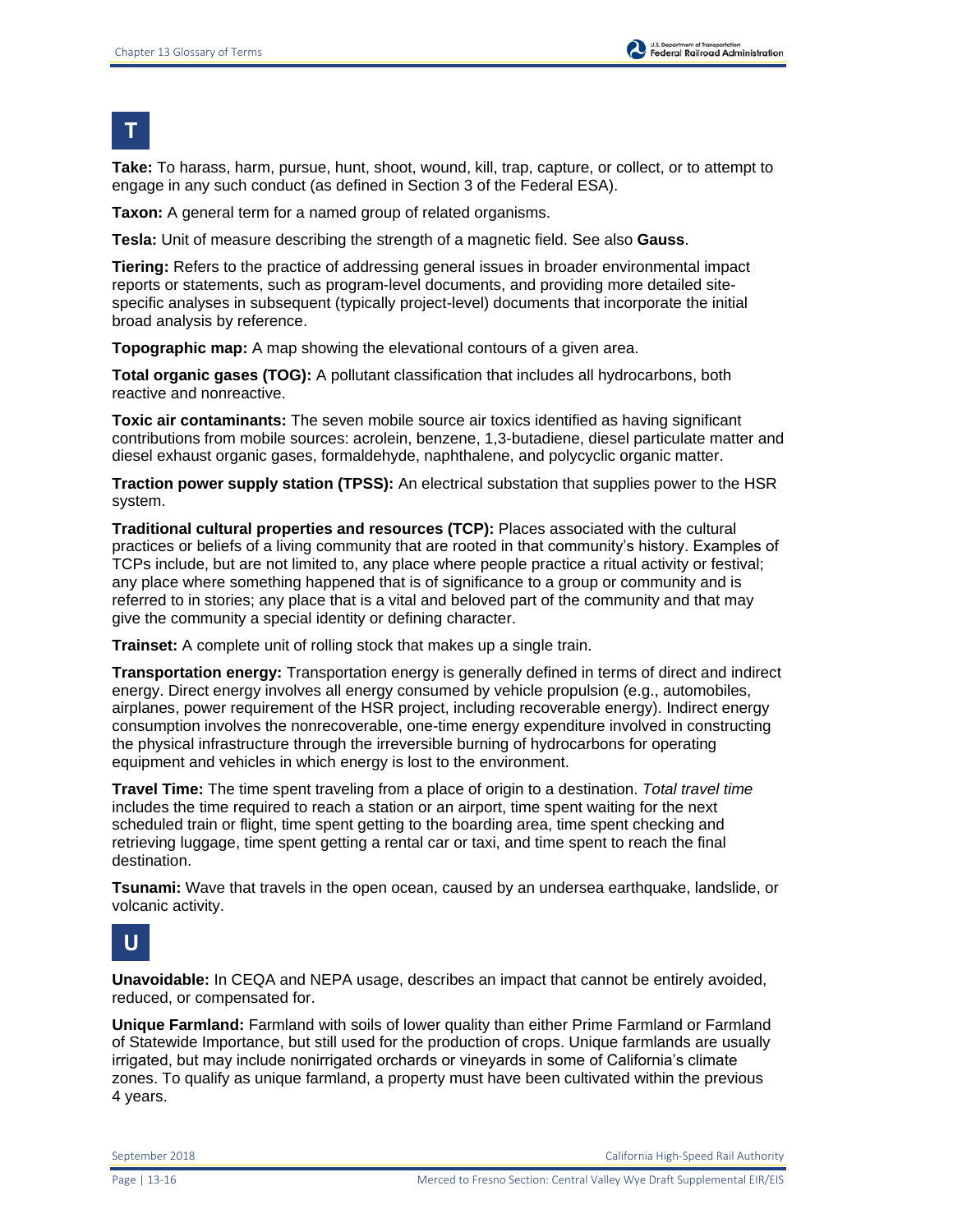

**Uplift:** The action of a portion of the earth's surface as it rises above adjacent areas. An area of higher elevation than surrounding areas; an area that has been uplifted.

**U.S. Army Corps of Engineers (USACE):** The federal agency responsible for investigating, developing, and maintaining the nation's water and related environmental resources.

**U.S. Environmental Protection Agency (EPA):** The federal agency that enforces federal laws protecting human health and the environment.



**V/C ratio:** Volume to capacity ratio—describes the relationship between the amount of traffic a roadway was designed to carry and the amount of traffic it actually carries. Related to the level of service (LOS) the roadway can provide.

**Valley fever (coccidioidomycosis or "cocci"):** A fungal infection caused by inhalation of fungus in airborne dust after soil disturbance, a regional concern in the San Joaquin Valley.

**Vernal pools:** Seasonal wetlands associated with soils containing hardpan or clay layers that impede drainage. They are dominated by annual grasses and forbs, and have specific flora and fauna associated with their seasonal inundation.

**Vertebrate:** Organism with a vertebral column.

**Vertical curve:** The transition between grades (normally parabolic in the United States and Asian practices and circular arc radii in European practices).

**Viaduct:** A bridge that conveys a road or a railroad over a valley; often constructed of a series of arches supported by piers.

**Viewer group:** Roadway/highway/rail users, residents, commercial viewers, office viewers, park and trail users, and agricultural and industrial workers within a viewshed.

**Viewer response:** The anticipated reaction from viewers based on their perception of the change. The response viewer groups may have to a project's change to the visual setting is based on two factors: (1) viewer sensitivity to visual change, and (2) viewer exposure to those visual changes.

**Viewshed:** The total area visible from a single observer position, or the total area visible from multiple observer positions. Viewsheds include scenes from highways, trails, campgrounds, towns, cities, or other viewer locations. Viewshed types include corridor, feature, or basin viewsheds.

**Visual character:** Visual, or landscape, character is an impartial description of the landscape's visual features and is defined by the relationships between the existing visible natural and built landscape features.

**Visual effects:** Visual effects are determined by combining the level of visual change with the viewer response.

**Visual intactness:** The aesthetic integrity of the visual environment and its freedom from encroaching elements.

**Visual quality:** The character or inherent features of a viewshed in terms of vividness, intactness, and unity.

**Visual resources:** The natural and artificial features of a landscape that characterize its form, line, texture, and color.

**Visual unity:** The visual coherence and compositional harmony of a landscape considered as a whole.

**Visual vividness:** The degree of memorability or distinctiveness of landscape components as they combine in distinctive visual patterns.